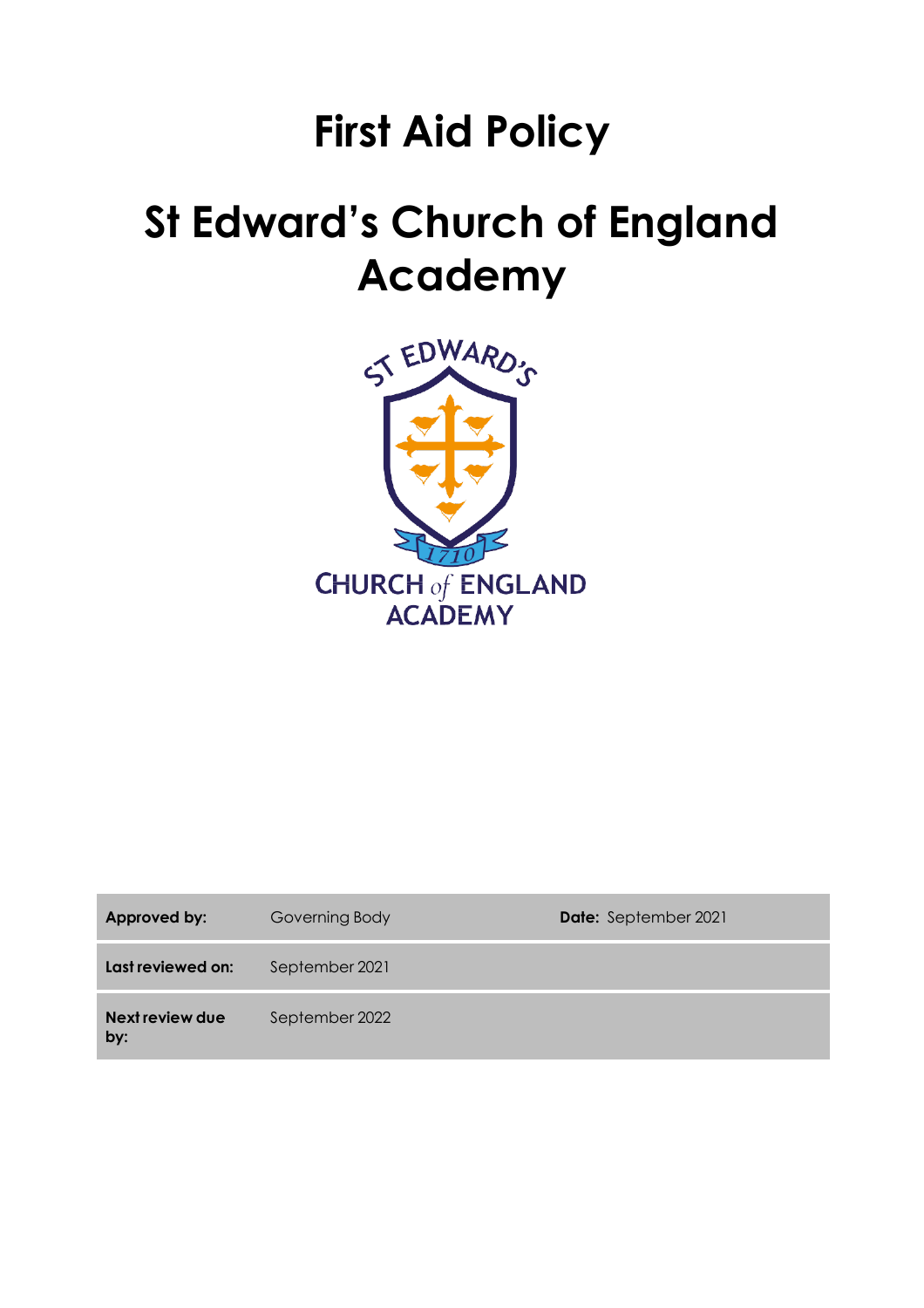# **Contents**

**………………………………………………………………………………………………………………………**

This policy outlines St Edward's Church of England Academy's responsibility to provide adequate and appropriate first aid to pupils, staff, parents and visitors, and the procedures in place to meet that responsibility. First Aid is the initial help a person gives a casualty for treatment of any sudden injury or illness, until professional help from external agencies like the paramedic service arrives, or the casualty can be given over to the care of a responsible adult who is entrusted with taking further medical advice where necessary. St Edward's Church of England Academy will provide First Aid such that all students attending our school have full access to learning, including those with medical needs. The school will endeavour to keep every student safe and comfortable whilst at school. If a student requires First Aid the school will inform parents or carers as appropriate.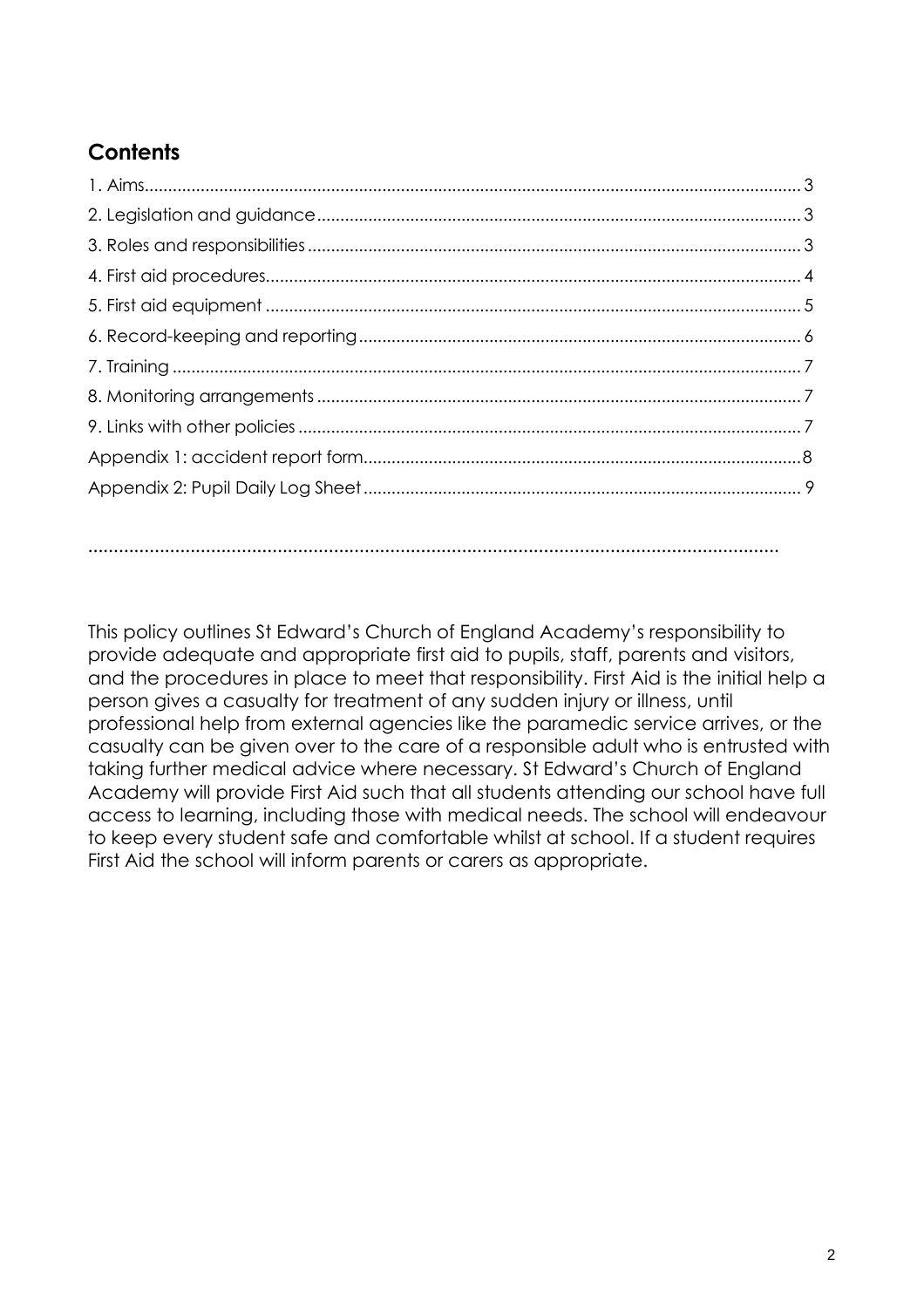## <span id="page-2-0"></span>**1. Aims**

The aims of our first aid policy are to:

- Ensure the health and safety of all staff, pupils and visitors
- Ensure that staff and governors are aware of their responsibilities with regards to health and safety
- Provide a framework for responding to an incident and recording and reporting the outcomes

## <span id="page-2-1"></span>**2. Legislation and guidance**

This policy is based on advice from the Department for Education on first aid in [schools](https://www.gov.uk/government/publications/first-aid-in-schools) and [health](https://www.gov.uk/government/publications/health-and-safety-advice-for-schools) [and safety in schools, a](https://www.gov.uk/government/publications/health-and-safety-advice-for-schools)nd the following legislation:

- [The Health and Safety \(First Aid\) Regulations 1981, w](http://www.legislation.gov.uk/uksi/1981/917/regulation/3/made)hich state that employers must provide adequate and appropriate equipment and facilities to enable first aid to be administered to employees, and qualified first aid personnel
- The [Management](http://www.legislation.gov.uk/uksi/1992/2051/regulation/3/made) of Health and Safety at Work Regulations 1992, which require employers to make an assessment of the risks to the health and safety of their employees
- The [Management](http://www.legislation.gov.uk/uksi/1999/3242/contents/made) of Health and Safety at Work Regulations 1999, which require employers to carry out risk assessments, make arrangements to implement necessary measures, and arrange for appropriate information and training
- [The Reporting of Injuries, Diseases and Dangerous Occurrences Regulations \(RIDDOR\) 2013,](http://www.legislation.gov.uk/uksi/2013/1471/schedule/1/paragraph/1/made) which state that some accidents must be reported to the Health and Safety Executive (HSE), and set out the timeframe for this and how long records of such accidents must be kept
- Social Security (Claims and Payments) [Regulations](http://www.legislation.gov.uk/uksi/1979/628) 1979, which set out rules on the retention of accident records
- The Education [\(Independent](http://www.legislation.gov.uk/uksi/2014/3283/schedule/made) School Standards) Regulations 2014, which require that suitable space is provided to cater for the medical and therapy needs of pupils

This policy complies with our funding agreement and articles of association.

## <span id="page-2-2"></span>**3. Roles and responsibilities**

#### **3.1 Appointed person(s) and first aiders**

The school's appointed person is Mrs. J Norris.

They are responsible for:

- Taking charge when someone is injured or becomes ill.
- Ensuring there is an adequate supply of medical materials in first aid kits, and replenishing the contents of these kits.
- Ensuring that an ambulance or other professional medical help is summoned when appropriate.

First aiders are trained and qualified to carry out the role (see section 7) and are responsible for:

- Acting as first responders to any incidents; they will assess the situation where there is an injured or ill person, and provide immediate and appropriate treatment.
- Sending pupils home to recover, where necessary.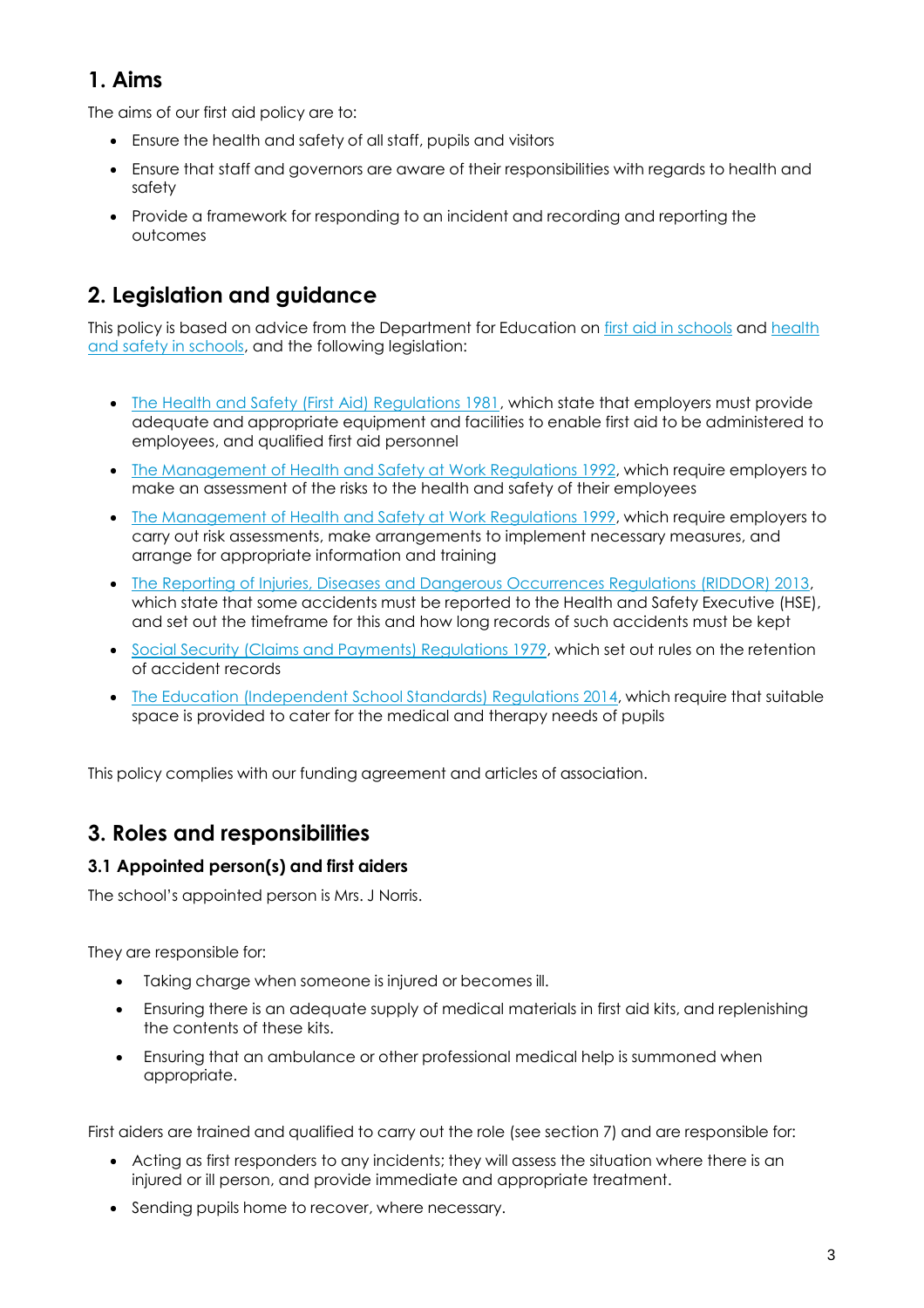- Filling in an accident report on the same day, or as soon as is reasonably practicable, after an incident (see the template in appendix 2)
- Keeping their contact details up to date.

Our school's appointed person and first aiders are listed in appendix 1. Their names will also be displayed prominently around the school.

#### **3.2 The Governing Board**

The governing board has ultimate responsibility for health and safety matters in the school, but delegates operational matters and day-to-day tasks to the Headteacher and staff members.

#### **3.3 The Headteacher**

The Headteacher is responsible for the implementation of this policy, including:

- Ensuring that an appropriate number of appointed persons and trained first aid personnel are present in the school at all times.
- Ensuring that first aiders have an appropriate qualification, keep training up to date and remain competent to perform their role.
- Ensuring all staff are aware of first aid procedures.
- Ensuring appropriate risk assessments are completed and appropriate measures are put in place.
- Undertaking, or ensuring that managers undertake, risk assessments, as appropriate, and that appropriate measures are put in place.
- Ensuring that adequate space is available for catering to the medical needs of pupils.
- Reporting specified incidents to the HSE when necessary. (see section 6)

#### **3.5 Staff**

School staff are responsible for:

- Ensuring they follow first aid procedures.
- Ensuring they know who the first aiders in school are.
- Completing accident reports (see appendix 2) for all incidents they attend to where a first aider or appointed person is not called.
- Informing the Headteacher or their manager of any specific health conditions or first aid needs.

## <span id="page-3-0"></span>**4. First aid procedures**

#### **4.1 In-school procedures**

In the event of an accident resulting in injury:

- The closest member of staff present will assess the seriousness of the injury and seek the assistance of a qualified first aider, if appropriate, who will provide the required first aid treatment.
- The first aider, if called, will assess the injury and decide if further assistance is needed from a colleague or the emergency services. They will remain on scene until help arrives.
- The first aider will also decide whether the injured person should be moved or placed in a recovery position.
- If the first aider judges that a pupil is too unwell to remain in school, parents will be contacted and asked to collect their child. Upon their arrival, the first aider will recommend next steps to the parents.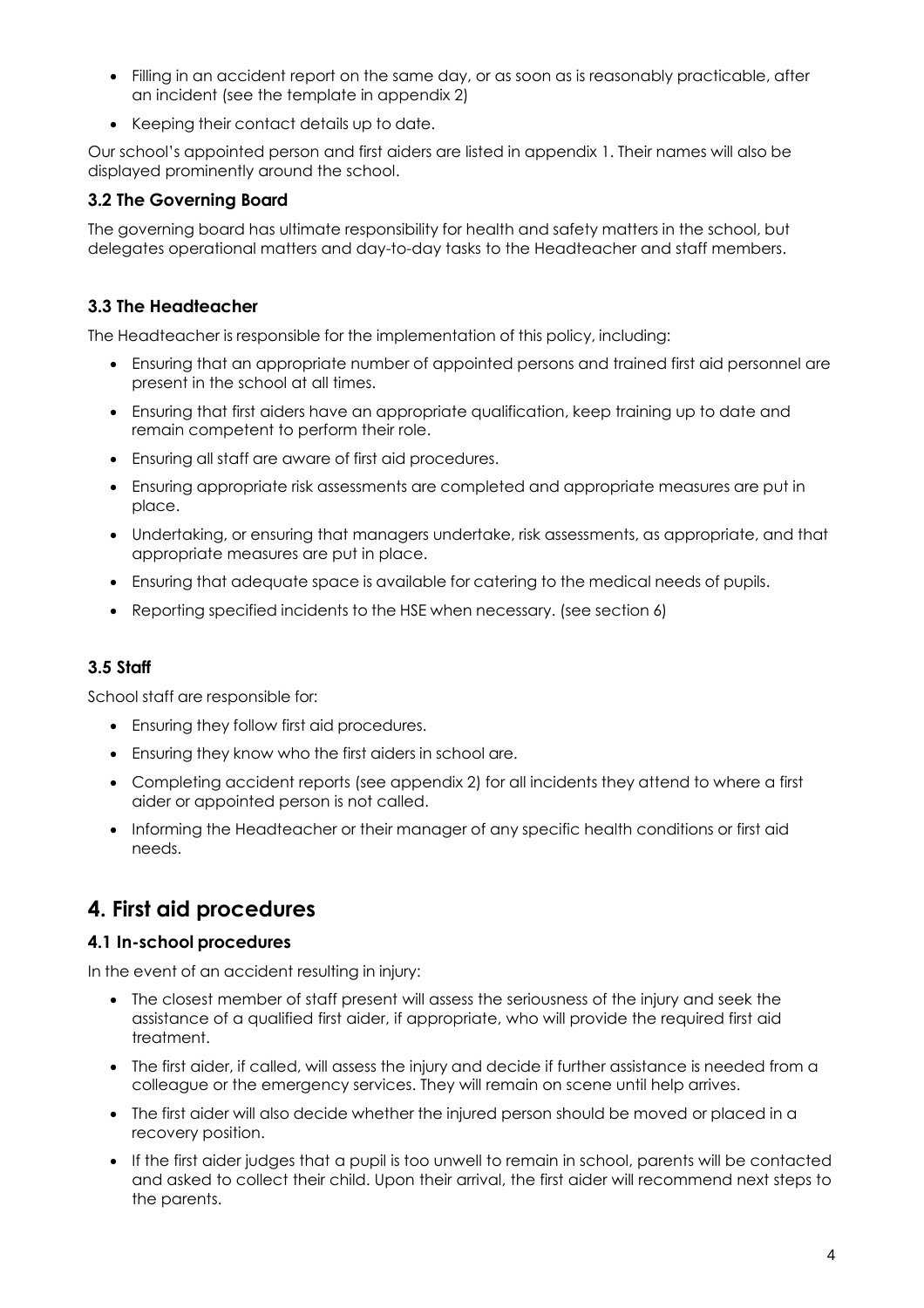- If emergency services are called, either a member of the Senior Leadership Team or a Head of Learning will contact parents immediately.
- The first aider or relevant member of staff will complete an accident report form on the same day or as soon as is reasonably practical after an incident resulting in an injury.

#### **4.2 Off-site procedures**

When taking pupils off the school premises, staff will ensure they always have the following:

- A school mobile phone.
- A portable first aid kit.
- Information about the specific medical needs of pupils.
- Parents' contact details.

Risk assessments will be completed by the Educational Visit Lead prior to any educational visit that necessitates taking pupils off school premises.

There will always be at least one first aider on school visits and visits.

#### <span id="page-4-0"></span>**5. First aid equipment**

A typical first aid kit in our school will include the following:

- A leaflet with general first aid advice
- Mouth to mouth resuscitation aid
- Sterile eye wash pods
- Regular and large bandages
- Eye pad bandages
- Triangular bandages
- Adhesive tape
- Safety pins
- Disposable gloves
- Sterile cleansing wipes
- Plasters of assorted sizes
- Scissors
- Cold compresses
- Burns dressings

No medication is kept in first aid kits.

First aid kits are stored in:

- The medical room
- Reception (at the desk)
- Student Services
- All science labs
- All science preparation rooms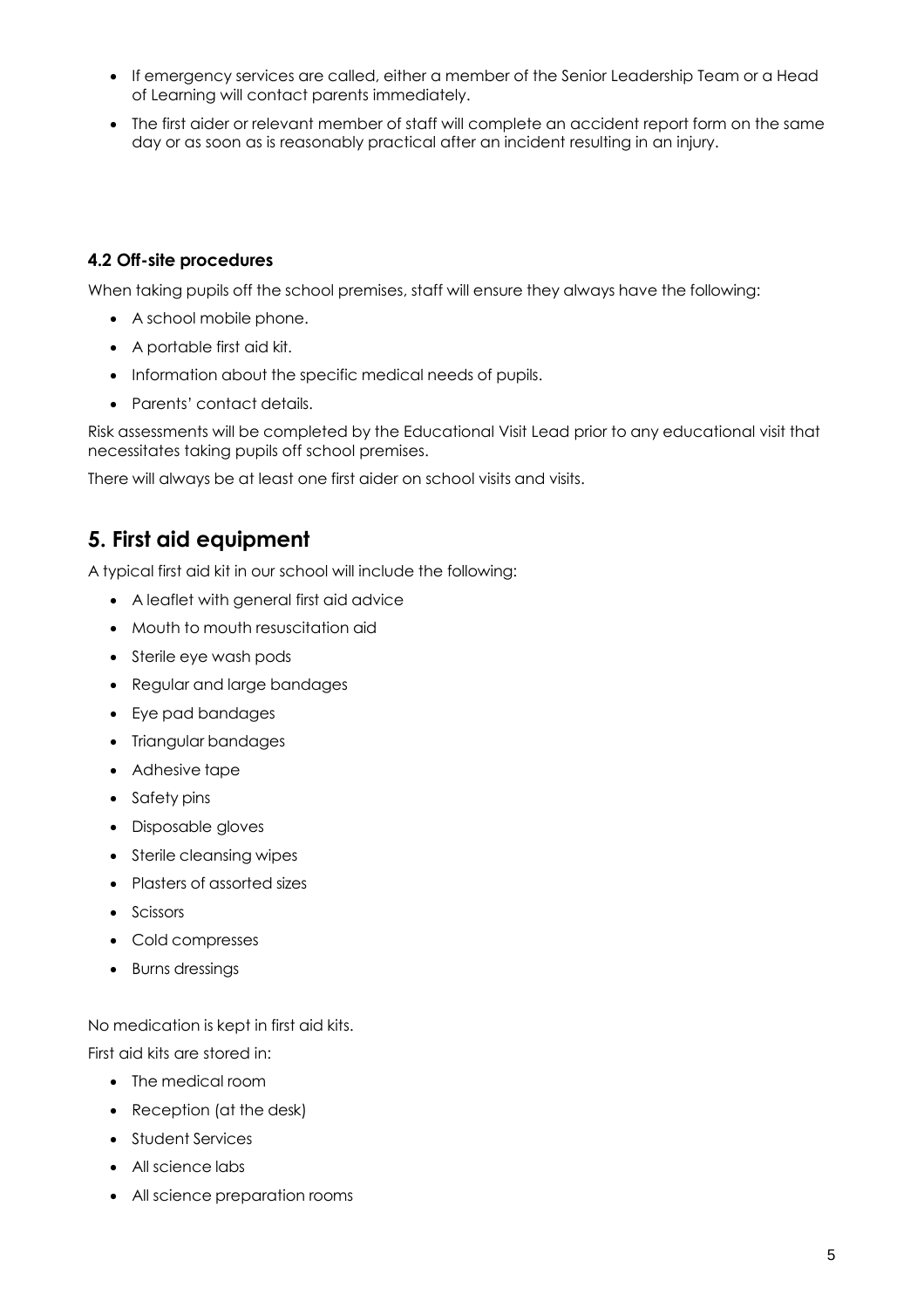- All design and technology classrooms
- Art department & Kiln room
- Textile rooms
- Food technology rooms
- Language Office
- Library
- Reprographics
- Staff Room
- The PE department
- The site office
- The school kitchens
- School vehicles

## <span id="page-5-0"></span>**6. Record-keeping and reporting**

#### **6.1 First aid and accident record book**

- An accident form will be completed by the first aider/relevant member of staff on the same day or as soon as possible after an incident resulting in an injury
- As much detail as possible should be supplied when reporting an accident, including all of the information included in the accident form at appendix 2
- A copy of the accident report form will also be added to the pupil's educational record by the school's appointed person, Mrs. J Norris.
- Records held in the first aid and accident book will be retained by the school for a minimum of 3 years, in accordance with regulation 25 of the Social Security (Claims and Payments) Regulations 1979, and then securely disposed of.

#### **6.2 Reporting to the HSE**

The school's appointed person, Mrs. J Norris will keep a record of any accident which results in a reportable injury, disease, or dangerous occurrence as defined in the RIDDOR 2013 legislation (regulations 4, 5, 6 and 7).

The school's appointed person, Mrs. J Norris will report these to the Health and Safety Executive as soon as is reasonably practicable and in any event within 10 days of the incident.

Reportable injuries, diseases or dangerous occurrences include:

- Death
- Specified injuries, which are:
	- o Fractures, other than to fingers, thumbs and toes
	- o Amputations
	- o Any injury likely to lead to permanent loss of sight or reduction in sight
	- o Any crush injury to the head or torso causing damage to the brain or internal organs
	- o Serious burns (including scalding)
	- o Any scalping requiring hospital treatment
	- o Any loss of consciousness caused by head injury or asphyxia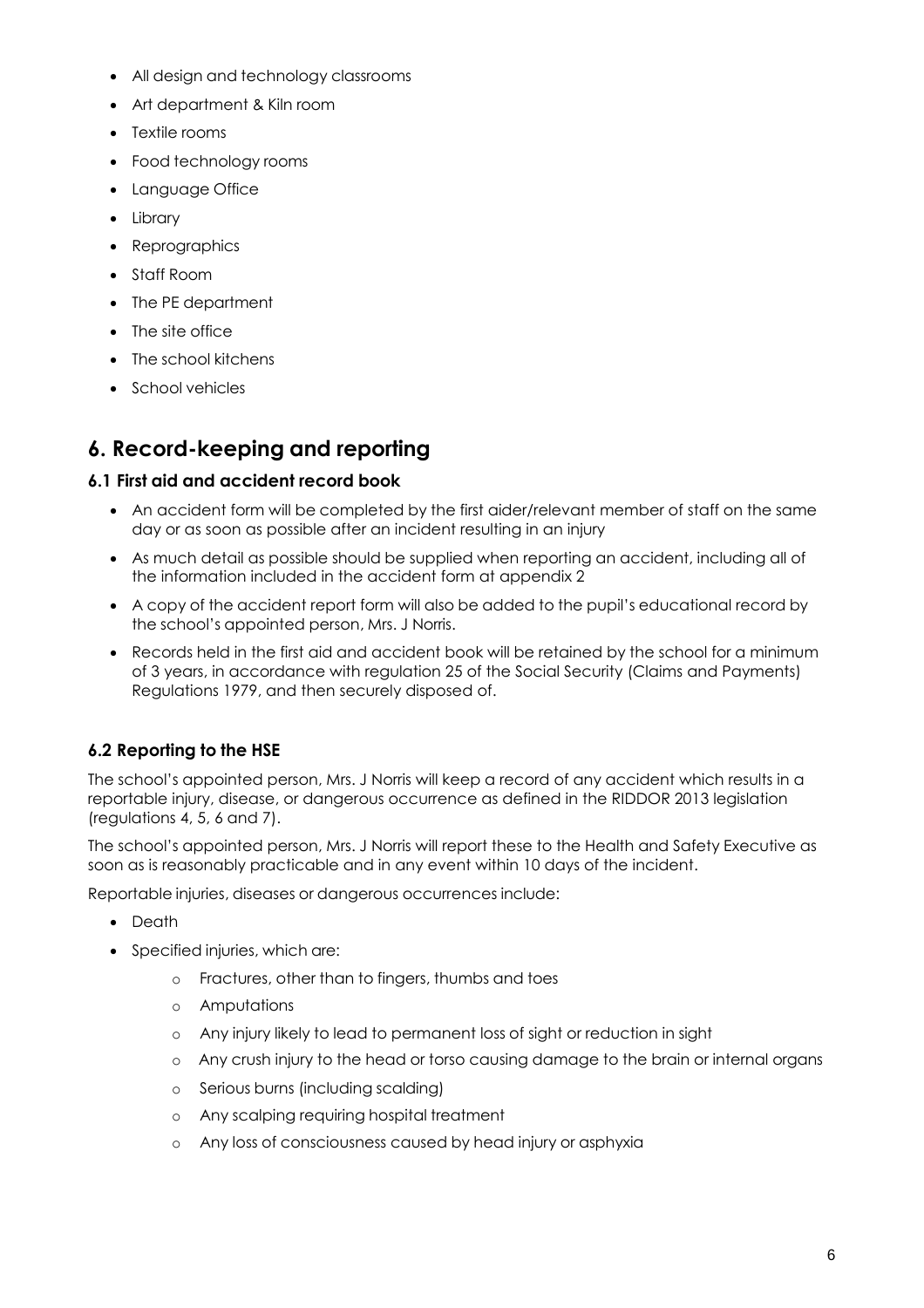- o Any other injury arising from working in an enclosed space which leads to hypothermia or heat-induced illness, or requires resuscitation or admittance to hospital for more than 24 hours
- Injuries where an employee is away from work or unable to perform their normal work duties for more than 7 consecutive days (not including the day of the incident)
- Where an accident leads to someone being taken to hospital
- Near-miss events that do not result in an injury, but could have done. Examples of near-miss events relevant to schools include, but are not limited to:
	- o The collapse or failure of load-bearing parts of lifts and lifting equipment
	- o The accidental release of a biological agent likely to cause severe human illness
	- o The accidental release or escape of any substance that may cause a serious injury or damage to health
	- o An electrical short circuit or overload causing a fire or explosion

Information on how to make a RIDDOR report is available here:

How to make a [RIDDOR](http://www.hse.gov.uk/riddor/report.htm) report, HSE <http://www.hse.gov.uk/riddor/report.htm>

## <span id="page-6-0"></span>**7. Training**

All school staff are able to undertake first aid training if they would like to.

All first aiders must have completed a training course, and must hold a valid certificate of competence to show this. The school will keep a register of all trained first aiders, what training they have received and when this is valid until.

Staff are encouraged to renew their first aid training when it is no longer valid.

## <span id="page-6-1"></span>**8. Monitoring arrangements**

This policy will be reviewed annually by the Senior Leadership Team and Headteacher. At every review, the policy will be shared with the Governing Body for approval.

## <span id="page-6-2"></span>**9. Links with other policies**

This first aid policy is linked to the

- Health and safety policy
- Risk assessment policy

*.*

• Policy on supporting pupils with medical conditions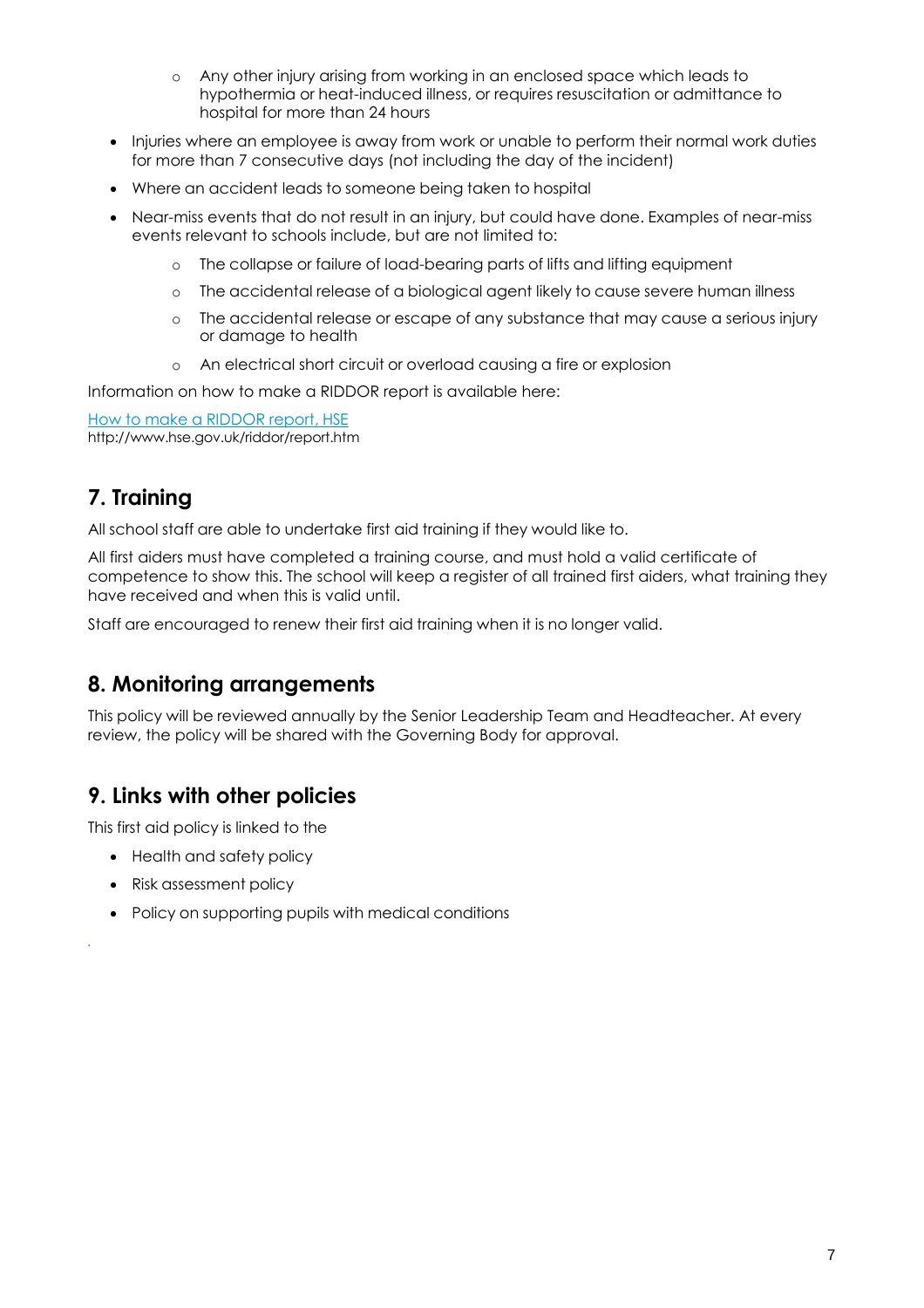# <span id="page-7-0"></span>**Appendix 1: Accident Report Form**

# **St Edward's Church of England Academy**

## **ACCIDENT/INCIDENT/ILLNESS REPORT SLIP**

| Pupil's Name                                  | Date:         |
|-----------------------------------------------|---------------|
|                                               | Time:         |
|                                               | Year Group:   |
| Location details of accident/incident/illness | Lesson in Now |

| Head Injury    | Stomach ache    | Parent/Carer            |  |
|----------------|-----------------|-------------------------|--|
|                |                 | Contacted               |  |
| Headache       | Vomiting/Nausea | Unable to Contact       |  |
|                |                 | Parent                  |  |
| Bump/Bruise    | Period Pain     | Time Returned to lesson |  |
| Sprains/Twists | Nose bleed      | Time Collected from     |  |
|                |                 | school                  |  |
| Cut/Graze      | Toilet          | Pupil Treated by        |  |
| Asthma         | Other           |                         |  |

| Details of Treatment & Additional Comments |
|--------------------------------------------|
|                                            |
|                                            |
|                                            |
|                                            |
|                                            |
|                                            |
|                                            |
|                                            |
|                                            |
|                                            |
|                                            |
|                                            |
|                                            |
|                                            |
|                                            |
|                                            |
|                                            |
|                                            |
|                                            |
|                                            |
|                                            |
|                                            |

| Dom No. |  |
|---------|--|
| l ot    |  |

| Initial box if Incident is reported under | H & S Officer Notified                |  |
|-------------------------------------------|---------------------------------------|--|
| <b>RIDDOR</b>                             |                                       |  |
| Tick if Risk Assessment Required          | Tick if A.I.R. (Trust) Form Completed |  |